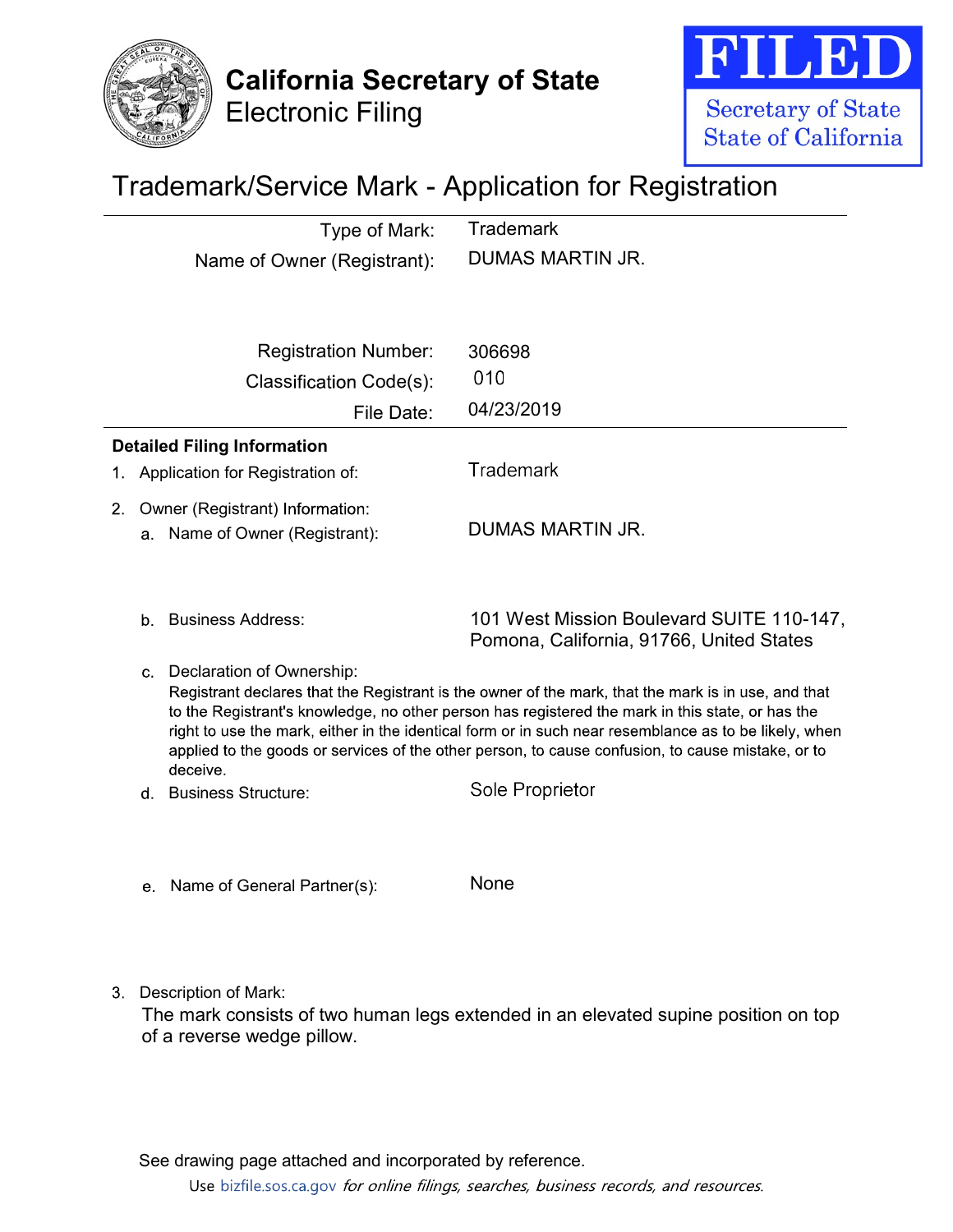

### California Secretary of State Electronic Filing

Design Code(s):

09.01.07 02.11.08

- Disclaimer:
- Date of First Use of Mark
	- a. Date Mark was First Used Anywhere: 01/15/1992
	- Date Mark was First Used in California: 01/15/1992
- 7. Identification of Goods or Products/Services:
	- List specific Goods or Products/Services: PILLOW, LEG PILLOW

b. Classification Code(s): 010

U.S. Patent and Trademark Information

- File Date:
- b. Serial/File Number:
- Status of Application:
- d If Refused, Why?:
- How is the Mark Used: On Labels and Tags Affixed to the Goods, On Labels and Tags Affixed to Containers of the Goods Disclaimer:<br>
Date of First Use of Mark<br>
a. Date Mark was First Used Anywhere: 01/15/1992<br>
b. Date Mark was First Used in California: 01/15/1992<br>
dentification of Goods or Products/Services:<br>
2. List specific Goods or Produ

## 10. Type of Specimen:

See Specimen attached and incorporated by reference.

Use bizfile.sos.ca.gov for online filings, searches, business records, and resources.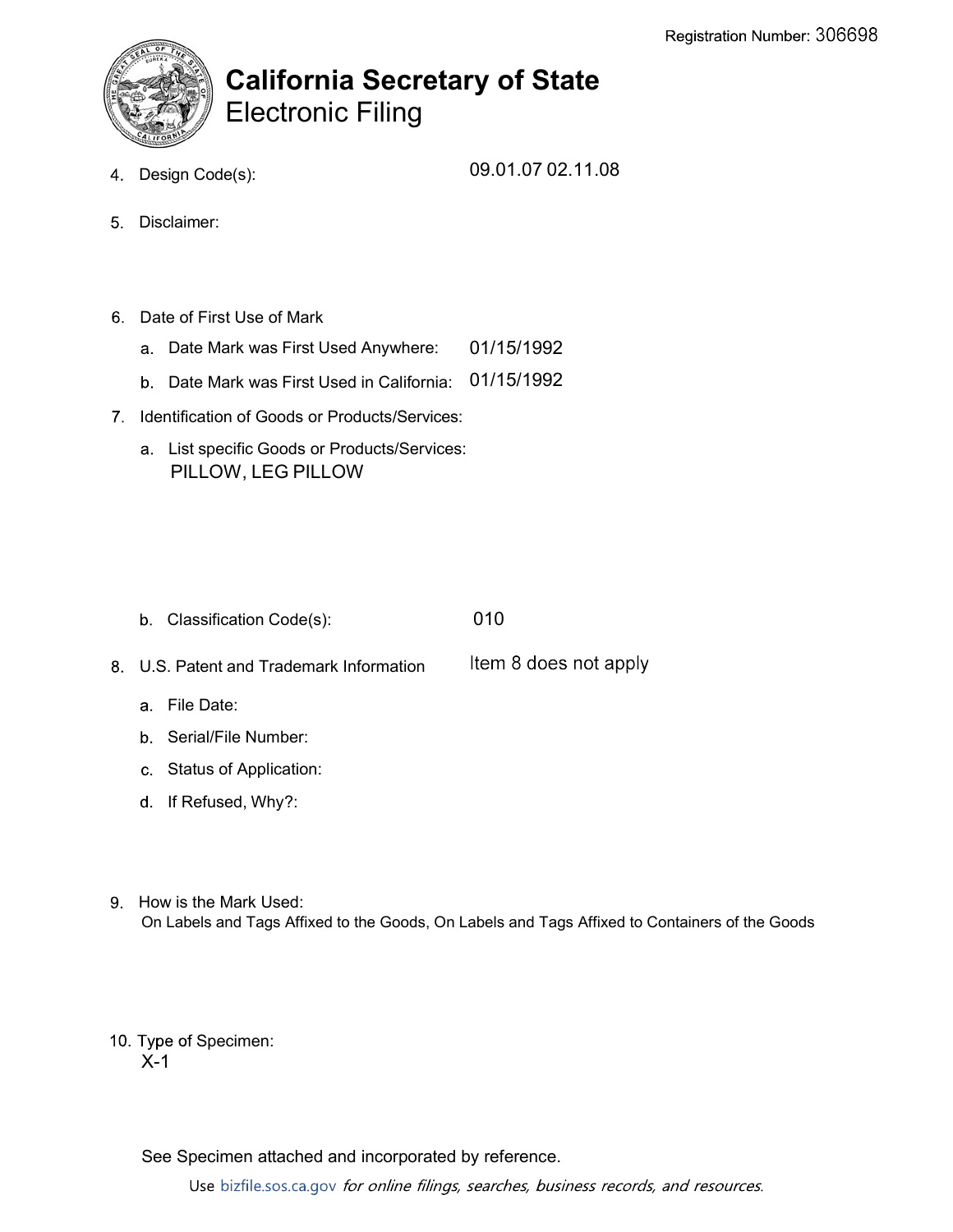

#### California Secretary of State Electronic Filing

#### Declaration of Accuracy and Signature

understand that if I willfully state in the<br>, I will be subject to a civil penalty of not more<br>DUMAS MARTIN JR.<br>04/23/2019 than ten thousand dollars (\$10,000.00).

Registrant or Authorized Representative:

Date Electronically Signed:

The remainder of this page is intentionally left blank.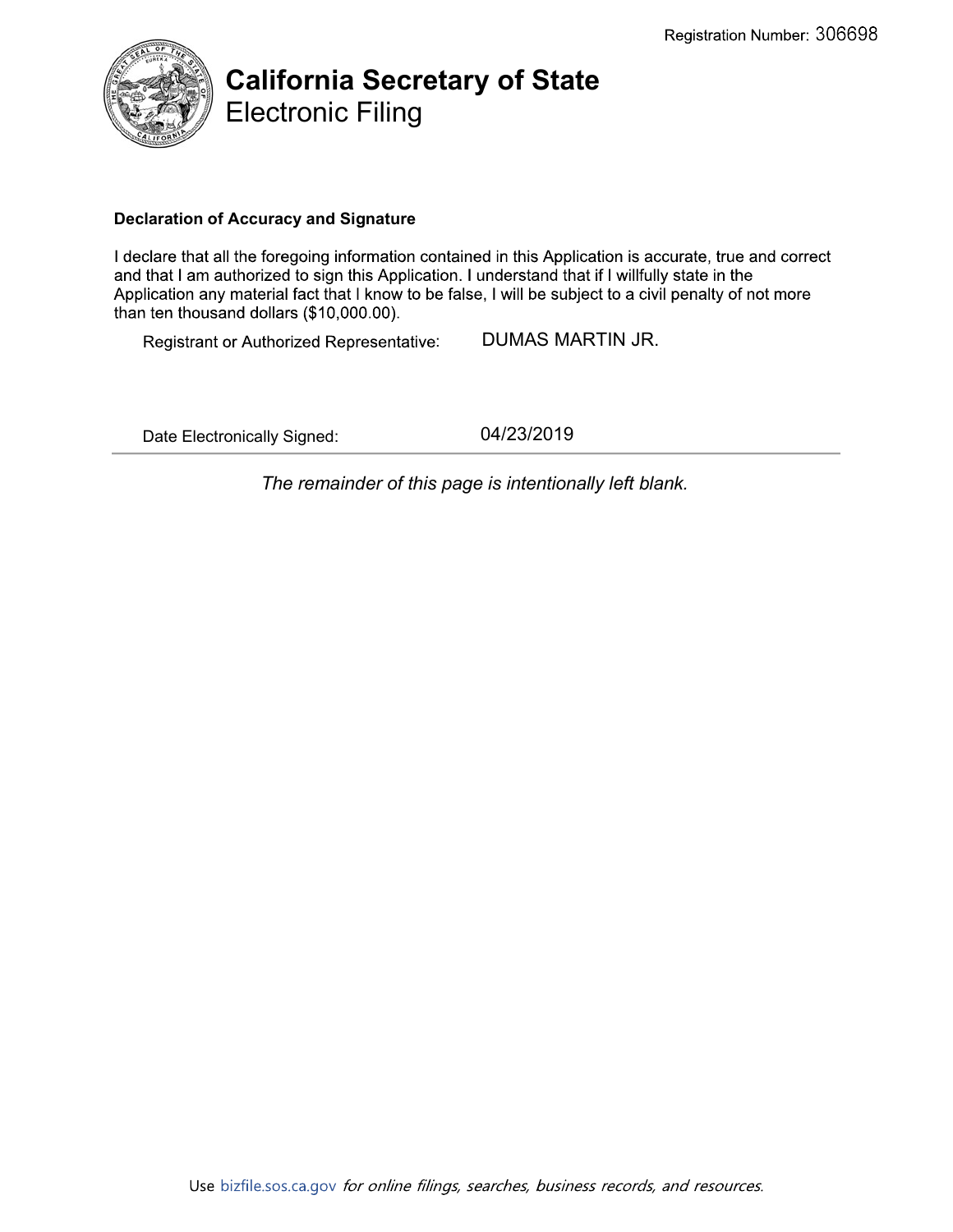